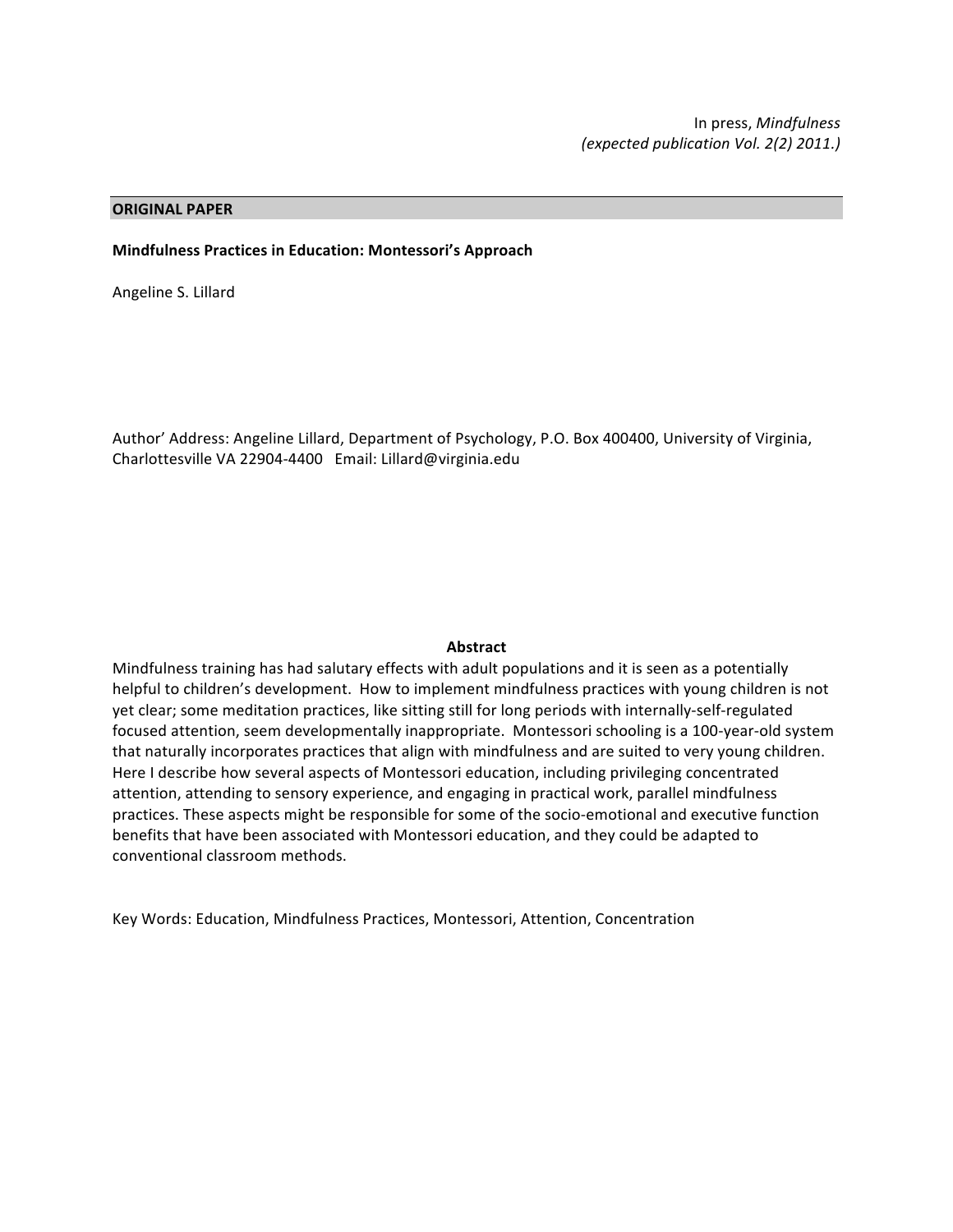### **Introduction**

Recent years have seen an increase in research incorporating mindfulness practices in education with the aim of improving children's well-being. Mindfulness is a quality of focused attention on the present moment accompanied by a non-judgmental stance; its "systematic cultivation [...] has been called the heart of Buddhist meditation" (Kabat-Zinn, 1990, p. 12) although it need not be accompanied by subscription to Buddhism or any other belief system. Mindfulness interventions with adults are clearly related to well-being (Brown, Ryan, & Creswell, 2007); by contrast, lack of attention on the present, or mind-wandering, is associated with less happiness (Killingsworth & Gilbert, 2010). Whereas bringing standard yoga and meditation practices to high schools and even middle schools appears to have positive outcomes for students (Britton et al., 2010; Broderick, Khalsa, Greenberg, Reichl, & Kabat-Zinn, 2010; Mendelson et al., 2010), research with very young children is in the early stages and is challenged by the issue of age-appropriate practices (Burke, 2010; Thompson & Gauntlett-Gilbert, 2008). For example, one successful pilot clinical intervention with anxious 7- to 8-year-olds found that 3 to 5 minutes of sitting focusing on the breath was age-appropriate (Semple, Reid, & Miller, 2005); how long might be appropriate for preschoolers? Interestingly, in Tibetan monasteries in the north of India, formal meditation training does not begin until ages 17 or 18 (Tsoknyi & Zajonc, 2010).

One place to look for approaches to helping even younger children to be mindful is Montessori education. Montessori education includes many practices and values whose goals and structures are consistent with mindfulness (Hanh, 1999; Kabat-Zinn, 1990). Montessori education was initiated over 100 years ago by Maria Montessori, one of the first women physicians in Italy (Povell, 2009). Dr. Montessori used materials stressing sensory discrimination to improve the cognitive achievements of children with mental retardation, which led to development of a full activity-based educational program for children from birth through age 12; development of the adolescent program was ongoing when she died in 1952. Although Montessori education has very positive impacts on school achievement (Dohrmann, Nishida, Gartner, Lipsky, & Grimm, 2007; Lillard & Else-Quest, 2006), it is fundamentally aimed at the development of the whole person (Montessori, 1932/1992). Its emphasis on deep concentration, integration of mind with body, practical work, and specific exercises like "The Silence" and "Walking on the Line" all echo mindfulness practices. These as well as other points of similarity in mindfulness and Montessori practices and values are discussed below, followed by a discussion of parallel outcomes.

#### **Deep Concentration**

In both Montessori education and mindfulness practice, concentrated attention is central (Hanh, 1999; Lillard, 2005). In Buddhist practice, meditation is a means to mindfulness. One meditates by focusing one's thoughts on a single idea or experience like the breath, and this builds the capacity for focused attention (Jha, Krompinger, & Baime, 2007). Although trained by meditation, concentrated attention is not confined to meditation but is to be applied throughout life, to listening and to eating, to every act and movement. Hahn (2001/2009) recommends that, "When you eat an orange, [you] try to practice concentration" (p. 79) because "Joy and happiness are born of concentration" (p. 770).

Concentration is also highly valued in the Montessori classroom. Dr. Montessori believed concentration led to a psychologically healthy state she called "normalization"—a term she borrowed from Anthropology that essentially meant "being a contributing member of society" (Shaefer Zener, 2006) but which also meant that children were constructive and kind in their behavior. Further, she believed that this state is the most important outcome of focused work (Montessori, 1967). Dr. Montessori described the event that brought her to this realization: a child was so deeply engrossed in her work (placing 10 graduated cylinders in their correct holes) that her chair was lifted up in the air, and the other children (at Dr. Montessori's direction, as an experiment) danced and sang around her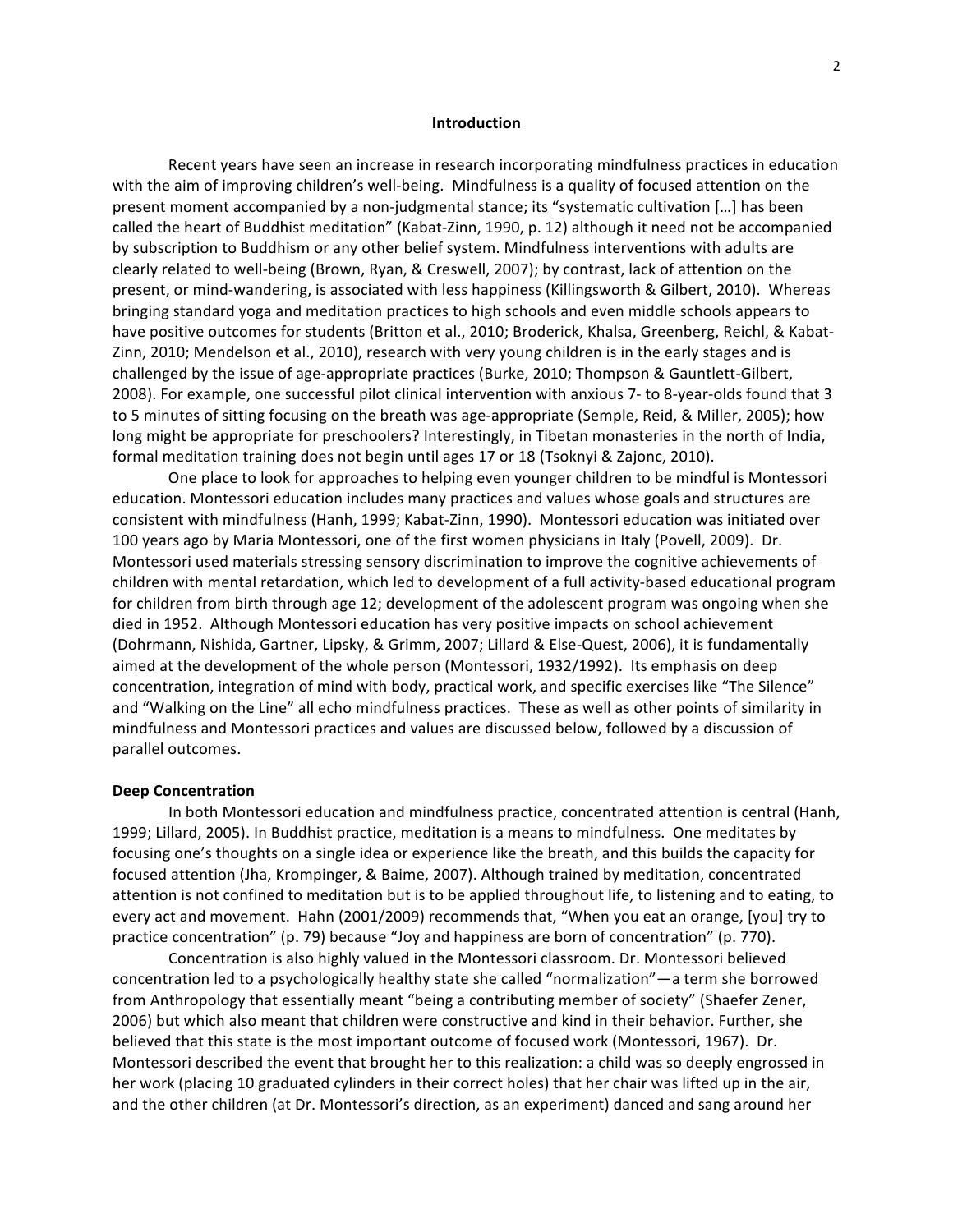without breaking her concentration (Montessori, 1912/1965). Once children have begun to concentrate on work, according to Dr. Montessori, they become "completely transformed ... calmer, more intelligent, and more expansive", bringing out "extraordinary spiritual qualities" (Montessori, 1917/1965, p. 68). "After this phenomenon of concentration the children are really 'new' children. It is as though a connection has been made with an inner power...and this brings about the construction of the personality" (Montessori, 1989a, p. 21). Children who have come to concentrate are said to behave better, no longer "prey to all their little naughtinesses" (Montessori, 1989a, p. 16).

To support the development of deep and sustained concentration, Montessori education has 3hour work periods during which a child can pursue a single line of self-focused work. The goal is full absorption. In contrast, conventional schooling is typically organized around shorter periods of work focusing on the external stimulus of the teacher (NICHD NECCR, 2002). For example, in elementary school there might be a 40-minute math lesson when the teacher stands at the board, first going over the previous night's homework then instructing children in a new math procedure (Greenwood, Delquadri, & Hall, 1989; Hiebert & Wearne, 1993; Stigler, Gallimore, & Hiebert, 2000). In kindergarten classrooms activities might change every 10-15 minutes (e.g.,

http://users.stargate.net/~cokids/Classroom\_Schedules.html). Attention spans and the ability to control one's attention increase with age (Posner & Rothbart, 2007) as the prefrontal cortex develops (Diamond & Amso, 2008). Attention is trainable in children (Rueda, Rothbart, McCandliss, Saccomanno, & Posner, 2005) and certain school experiences might serve to provide such training (Diamond, Barnett, Thomas, & Munro, 2007). Having longer work periods focused on interesting, absorbing work is consistent with the mindfulness practice of training the attention, and observation of good Montessori classrooms suggests that when the work is absorbing, challenging, and self-directed, young children do engage in deep and sustained concentration for long periods (Montessori, 1917/1965).

# **Grounding the Mind in Sensorimotor Experience**

Mindfulness training involves particular attention to sensory experience. One mindfulness exercise, for example, is to fully experience eating a raisin or some other food, considering its texture and shape and color, how it feels in the mouth, how it tastes on different receptors on various parts of the tongue, and so on (Kabat-Zinn, 1990). Attention to all sensory experiences—the sounds of birds, the feeling of one's chair, the color of a flower—is emphasized. Attention to motor movement, from focusing on how one walks in walking meditation to body flexibility in yoga to one's movements in activities of daily life, is also prominent (Kabat-Zinn, 1990). The sensory and motor systems connect the mind and the body, taking sensory information in from the environment and executing motor acts that change one's position in the environment and the environment itself. Thus when one attends closely to sensory and motor experiences, one integrates body and mind. Hanh (2001/2009) writes, "Our motto is: Body and mind together" (p. 43). Psychology is also increasingly acknowledging that bodily experiences influence cognition and vice-versa (Glenberg, 1999; Niedenthal, Barsalou, Winkielman, Krauth-Gruber, & Ric, 2005).

Montessori education begins with grounding in sensory experience via motor movement. Threeyear-olds learn to make fine distinctions between different smells, sounds, tastes, colors, textures, and so on, manually pairing those whose sensory qualities match. For example, Primary (3- to 6-year-old) classrooms contain sets of musical bells, eventually used to make music, but initially used to train the ear to distinguish sounds. The teacher will even set the various bells around the room, and the child needs to pair up the ones that match by moving around the classroom, playing each one, carefully attending to its sound and holding that sound in mind while moving to a different bell to play its sound. In addition to establishing sensorial focus, this exercises working memory (attention capacity). Montessori also has tasting and smelling exercises, where a child pairs objects that taste or smell the same, often while the child is blindfolded. Another Montessori activity that involves attention to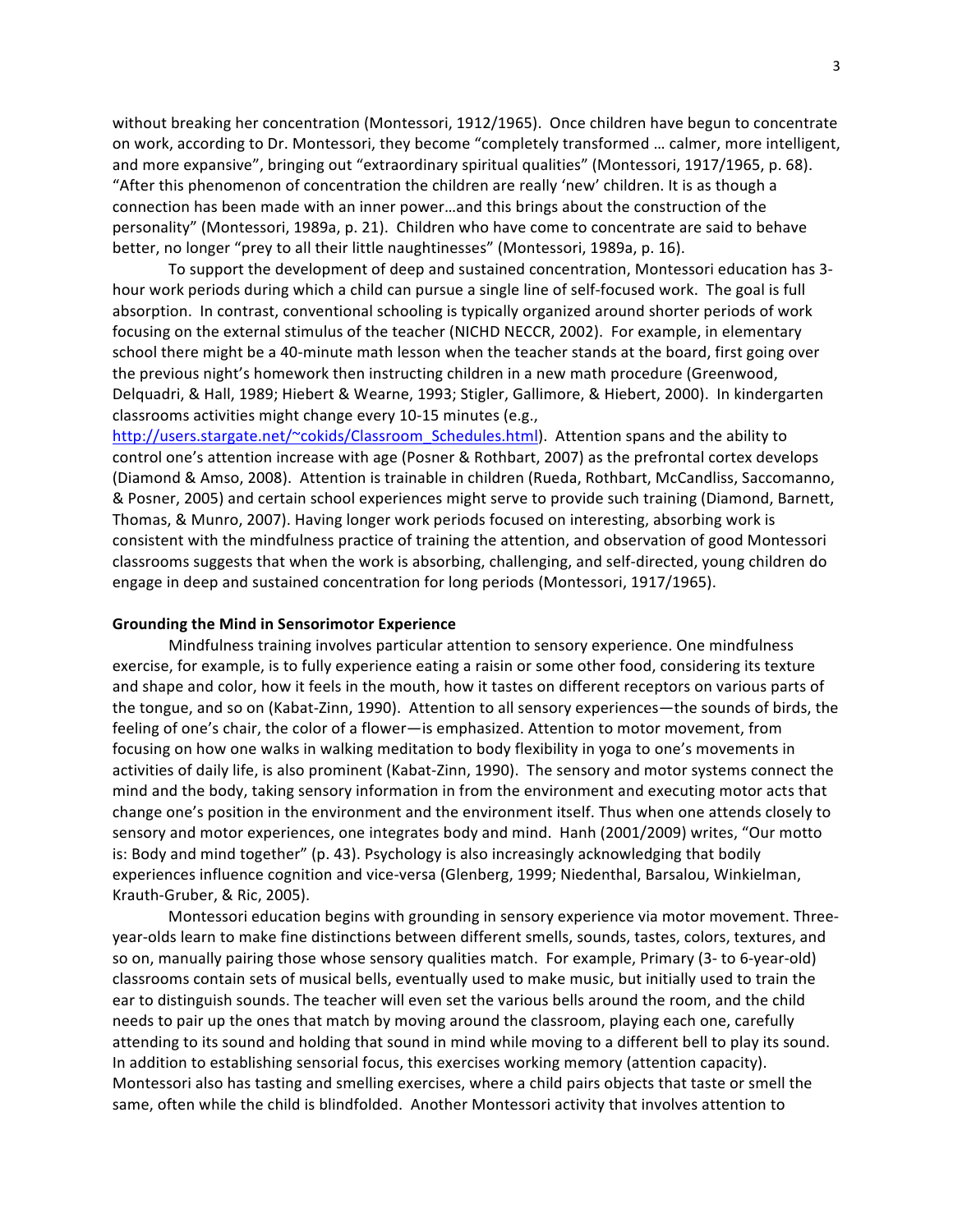sensory and motor experience is "The Silence Game". The teacher chimes a bell and the entire class falls silent and listens, with the aim of becoming fully aware of their surroundings. When the silence is broken, children can discuss what they experienced, in particular what they heard. Dr. Montessori noted that young children "*love silence to an extraordinary degree*" (Montessori, 1989a, p. 53; italics in original). "All those who are on a higher spiritual plane [...] have felt a need for silence" (p. 57). In addition, Dr. Montessori noted that once Silence lessons were instituted in classrooms, children became more careful in all their actions, and even "became more kind" (Montessori, 1989b, p. 81).

The attention to sensorimotor experience in Montessori education extends to the care Montessori children are asked to take in how they move in and interact with the environment. The Montessori curriculum includes "Lessons of Grace and Courtesy," in which one attends to one's behaviors and their effects on others. Children are given lessons in how to walk carefully around the room, not stepping on others' workspace, and how to carefully push in a chair so it is straight and even and not in others' way. "Every exercise involving movement where mistakes can be corrected ... is of great assistance to a child.... Our children become agile and alert by learning how to walk around various objects without bumping into them" (Montessori, 1966, p. 124-5). In a good Montessori classroom, children are asked to be mindful of their every action and how it might affect others. "Walking on the line" is a specific Montessori game that resembles walking meditation: the child carefully places on foot in front of the other, exactly on a circular line. Children attend to the feeling of placing the foot and moving their weight from one leg to the other, learning to walk mindfully and in balance. "The attention of the child is centered, concentrated, upon this line…. This exercise also shapes the personality" (Montessori, 1989b, p. 65).

Children in Montessori classrooms often get their work on trays that must be carried carefully and parallel to the floor or the contents will slip. This requires attention to how the tray looks and feels in one's hands. Once they arrive at their work place, children need to carefully set up their materials as the teacher has shown them to do. Each object has a place and method of use, like the objects in a Japanese tea ceremony. In addition, children often do their work on rugs, which are kept rolled up in a container in the classroom. When a child wants to work on a rug, he or she takes one out, finds an appropriate place on the floor for it—where there is room, and outside of pedestrian channels—and unrolls it. Then the child walks—not skips or runs, which can disrupt others—and gets the work. The child returns to the rug and sets down the materials, then carefully sets them up and carries out the work. When finished, the child carefully replaces the objects in their correct positions on the tray and returns the tray to the shelf, lining its edge up with the edge of the shelf, and then goes back to roll up the rug. Rugs are to be rolled tightly, with attention to evenness—just as one might carefully roll up the yoga mat. All a child's actions in a Montessori classroom are thus to be carried out with attention to the body and the objects in the environment.

Mindfulness practice incorporates this same level of care regarding movement. For example, Hanh (2001/2009) describes an incident from his days as a novice monk, when his teacher asked him to do something and in his excitement he went out the door mindlessly. The teacher called him back, and he knew it was so he could close the door "with 100% of my being... Since that day, I have known how to close the door behind me" (p. 79). Kabat-Zinn (1994, pp. 201-2) discusses using care in going up the stairs, with full awareness of the body's experience in the moment.

In conventional schools, in contrast, activities highlighting attention to sensory experiences and movements are not typically part of the curriculum, except in "specials" like art, music, and physical education or sports. By first grade, most of the child's school day is spent sitting in chairs listening to the teacher's words (Hamre & Pianta, 2007). Even if children are in activity-based classrooms, specific attention to how one moves and what one senses, as goals in and of themselves, is not a key part of the typical early school curriculum, which focuses on literacy, math, science, social science, and art (Chien et al., 2010; NICHD ECCRN, 2002). Montessori education includes all these areas but incorporates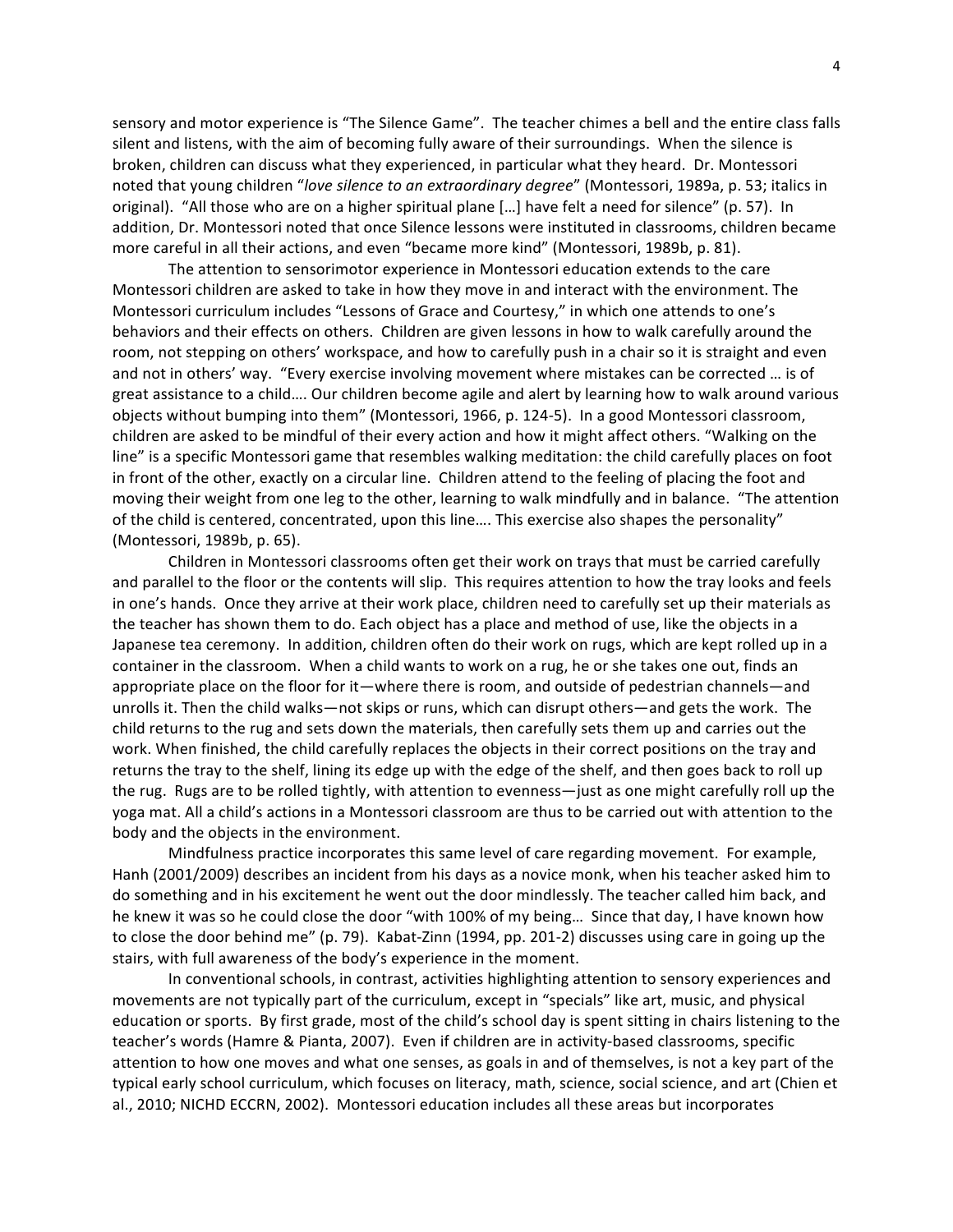movement throughout and gives equal prominence to Sensorial education and "Exercises of Practical Life" (Montessori, 1989b).

### **The Practical Work of Life**

Closely linked to grounding in sensorimotor experience is attention to the functional activities needed to sustain everyday life. A Zen proverb states that one should chop wood and carry water, before and after enlightenment, and Kabat-Zinn suggests that one "attempt to bring moment-tomoment attention to the tasks, experiences, and encounters of ordinary living, such as setting the table, eating, washing the dishes, doing the laundry" (Kabat-Zinn, 1990, p. 134) and so on.

An emphasis on finding meaning in everyday activities that sustain life is seen in Montessori education as well, where children from a very young age engage in the "Exercises of Practical Life" (Montessori, 1989b). A budding toddler can carry his or her food to the table, and clean the table after clearing dishes. In the Primary classroom, young children become absorbed in scrubbing furniture, polishing shoes and brass, and arranging flowers. Specific organized steps are followed in carrying out each of these activities. The Montessori adolescent programs often include hard work on farms and nature preserves, and as part of community service work. Dr. Montessori observed that, "There is a strict relationship between manual labor and deep concentration of the spirit" (Montessori, 1956, p. 71) Practical activities are fundamental in Montessori education and children can engage in them and see their meaning from a very young age. The child needs "activity concentrated on some task that requires movement of the hands guided by the intellect" (Montessori, 1966, p. 138). Learning to polish a shoe, for example, a child carries out a careful sequence of steps, knowing the goal—the shinier shoe that he or she will really wear—and seeing how each step serves this eventual goal. When society is agriculture-based, probably many more of children's daily activities have this clear connection between an action and a practical, cognized goal to which young children can relate, connecting body and mind. It is much more difficult for a young watching an adult typing at a computer to grasp the practical end: the abstractions underlying journal publications, grant submissions, financial spreadsheets, or stock purchases are beyond their intellectual capacities. The activities of practical life in Montessori education are thought especially important because they provide a functional ("important to my life today") goal to which a child can relate, and a series of bodily movements—guided by the mind and attentively engaged with—that the child can use to get there.

Conventional schooling has little of this. Instead children are steeped in abstract mental pursuits or what is provided as relief from them, a recess (Pellegrini & Smith, 1993), with little attention to how body and mind can work together to pursue practical aims. In most American schools children do not engage in activities to sustain daily functioning—working in the cafeteria to prepare food or do dishes, sweeping the hall, and so on, although in Asia such practices are common (Lewis, 1995; Stevenson, Lee, Chen, & Stigler, 1990). Instead, conventionally-schooled children are told it is important to listen so they can do well on a test so that they eventually can get a degree that might help them get a job so they can support themselves--distant goals that can lack tangible meaning even for adolescents (Allen & Allen, 2009).

#### **Other Points of Similarity**

Three other points of similarity across Montessori education and mindfulness practices are an emphasis on simplicity, an avoidance of judgment, and grounding in stories. An additional interesting intersection lies in the training of Montessori teachers.

**Simplicity.** In mindfulness practices and Montessori education alike, there is a value on simplicity (Kabat-Zinn, 1994). Mindfulness practice is fundamentally simple: focus on the breath. Pay attention. Be aware. A meditation retreat is an exercise in simplicity: do yoga, sit, eat, walk, sit, do yoga, sit, eat, sit, and so on. Buddhist texts repeat the same material again and again. Through repetition of simple yet profound exercises, one is expected to reach higher levels of engagement and understanding.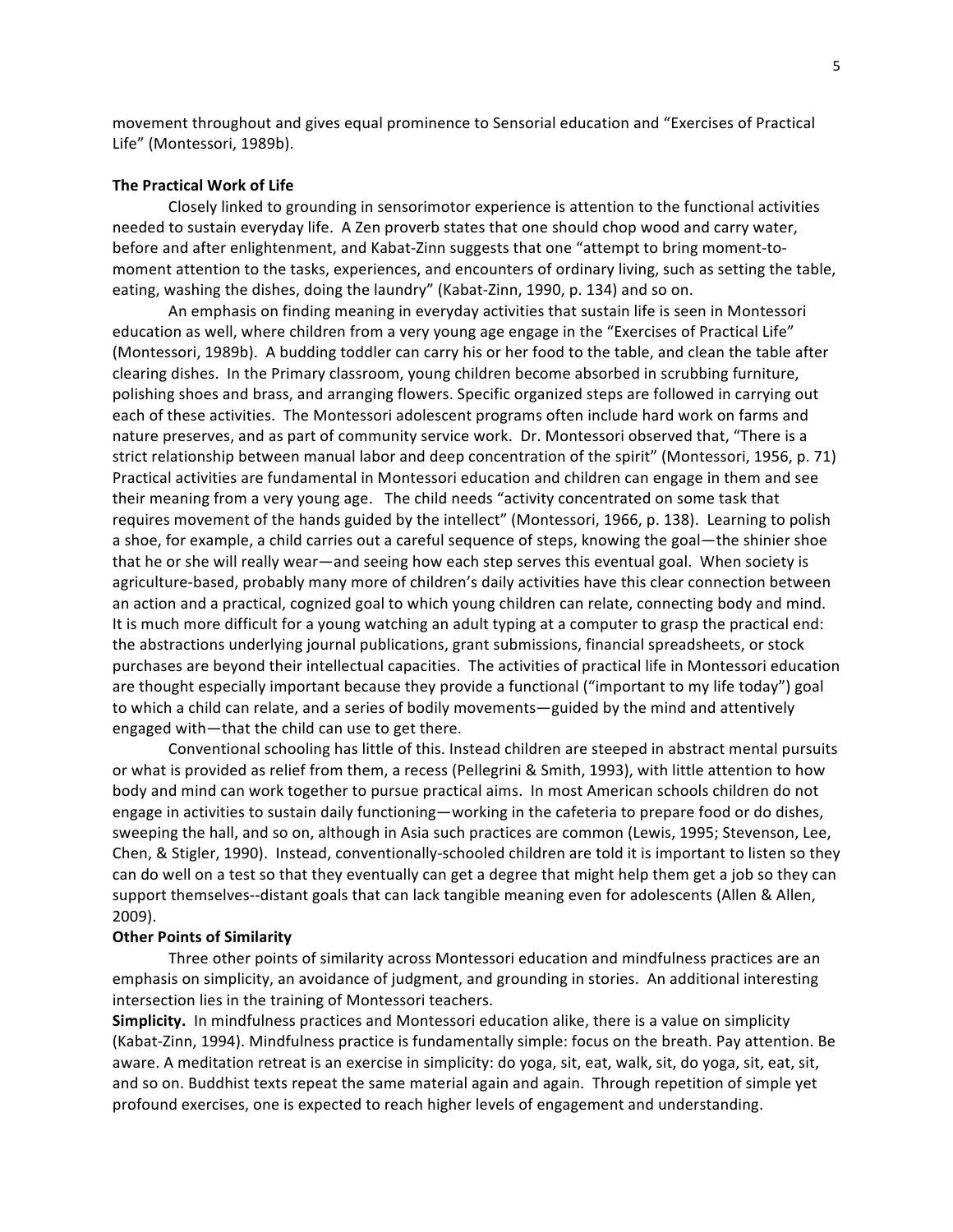Montessori also uses repetition within simple frameworks to bring about higher levels of understanding. The Montessori classroom is uncluttered and pristine, with only as much material as the children need to further their development. "Overabundance debilitates and retards progress" (Montessori, 1917/1965, p. 79). Unused materials are removed, or rotated out until there is a need for them. For the most part, there is only one set of material for each type of work (Montessori, 1989a)—one Pink Tower composed of 10 cubes, one set of 12 Metal Insets, one Binomial Cube, one set of material for Flower Arranging, and so on.

**Nonjudgment.** To be mindful is to be non-judgmental: one is to notice, but not make good-bad judgments. "Mindfulness is cultivated by assuring the stance of an impartial witness to your own experience. To do this requires that you become aware of the constant stream of judging…and learn to step back from it" (Kabat-Zinn, 1990, p. 33). Meanwhile, one needs to learn to "trust in your intuition and your own authority" (p. 36). Yet in conventional schooling we train children that teachers are the judges, and will reinforce their judgments with grades, gold stars, and demerits. A child's own sense of authority is rarely paramount in this setting; rather they are subjected again and again to adult judgment.

Montessori education avoids extrinsic authority judgments in many ways. First, it uses selfcorrecting materials. A child who needs to match 20 sensory objects into 10 pairs, for example, will typically notice if he or she made an error because she will reach the last two and discover they do not match. When the errors are not noticed, the assumption is that through repetition, children will come to recognize many of their mistakes and self-correct. When that's not the case, the teacher will represent a material—not by telling a child he or she is wrong, but rather by simply gently representing how to use the material. In these ways a Montessori child can avoid feeling judged by adults. Learning takes place within the individual through concentrated interaction with interesting materials; the child becomes his or her own authority. Children do continually make judgments as part of the work—which piece of sandpaper is more rough or smooth, for example—but they are not repeatedly subjected to a teacher assigning grades.

Learning from Stories. Another point of similarity between Montessori education and mindfulness is the use of stories. Buddhism is based in tales—monks tend to educate with parables, tales of what happened to the Buddha or in their own lives that can instruct us. Stories are a powerful way for humans to learn, as we tend to represent experiences as narratives (Bruner, 1990). Montessori education, particularly at the Elementary level, also bases learning in stories. The underlying structure of the Elementary curriculum is actually 5 Great Stories: The birth of the universe, the beginning of life on earth, the beginning of humankind, and the invention of symbols and math. At five points in the first few weeks of each school year, the teacher seats all the class in a circle for these stories, and tells one of these stories in dramatic style, replete with props (for example, there is often an explosion in conjunction with the Big Bang in the first story). These core stories are followed by several other narratives associated with 5 core areas of the curriculum (although the interconnection among the different areas is a key component of Montessori education). Montessori's elementary curriculum is called "Cosmic Education" and its main underlying point is that everything is interconnected. "To teach details is to bring confusion; to establish the relationship between things is to bring knowledge" (Montessori, 1948/1976, p. 94). For example, the invention of the Pythagorean theorem might be detailed in a story about Pythagoras on vacation going down the Nile, watching the rope-stretchers redraw property lines after a flood. This connects math, history, geography, and language. In Buddhism as well, stories are repeatedly used to help the students understand, and there is also an emphasis on the interconnectedness of all things—the interconnection of life and death, our own interconnections with all people and things (Sogyal, 1992).

Dr. Montessori might have been directly influenced by eastern philosophical traditions when creating the Elementary curriculum, since she designed much of the Elementary curriculum during her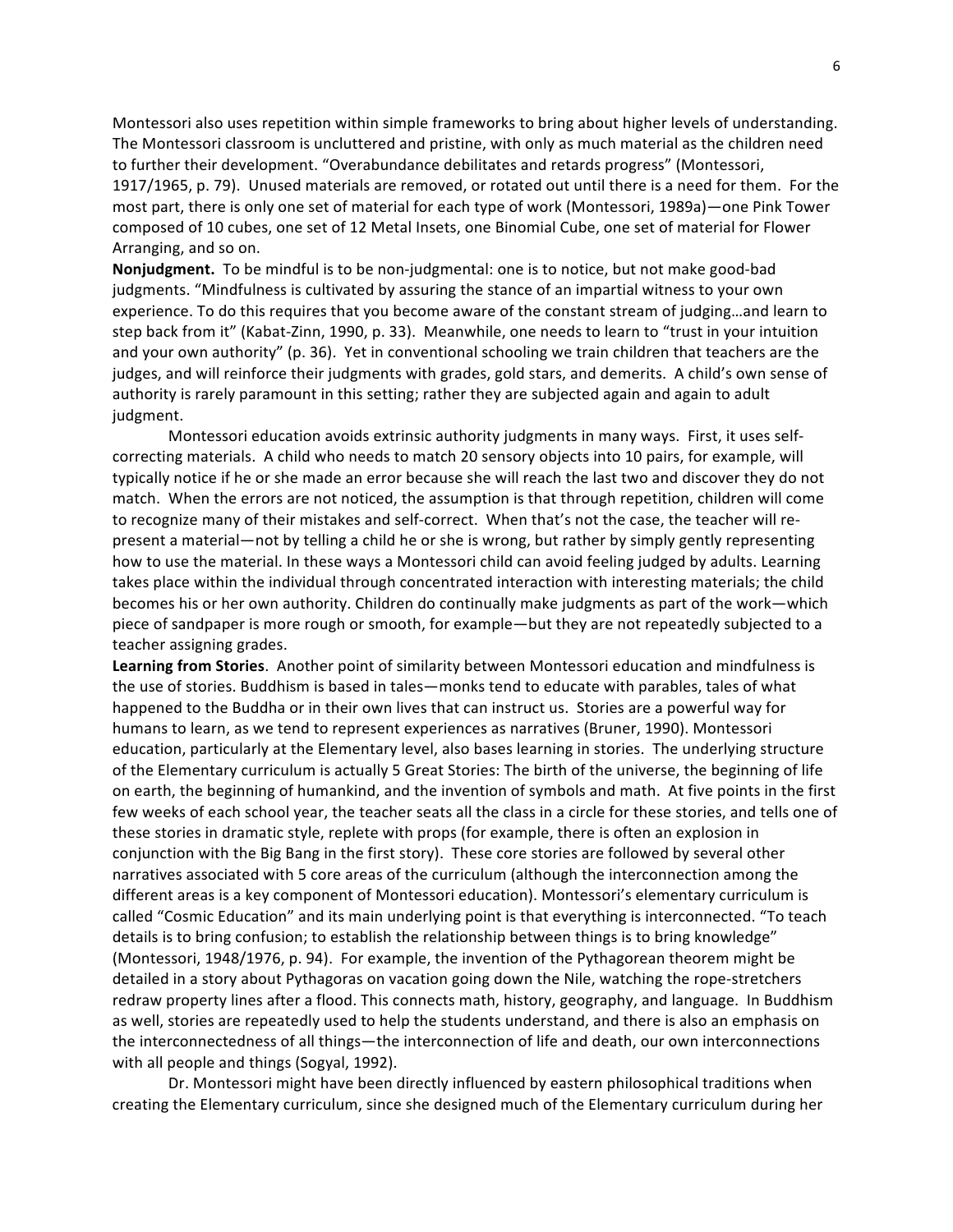years in India, where she was establishing a training course when WWII broke out. Because she was unable to return to Europe during the war, she had an extended and productive 7-year-stay in India. Teacher Training. As a final point, in Montessori education teachers are asked to examine their inner selves, reminiscent of mindfulness training. They are to become aware of their own psychological "issues," so they can keep them aside and focus on the child's needs, without allowing their own unsatisfied desires to interfere. "A teacher must prepare himself interiorly by systematically studying himself... A good teacher does not have to be entirely free from faults and weaknesses [but should know what they are]" (Montessori, 1966, p. 149). The attitude Montessori counseled teachers to have towards the children bespeaks "lovingkindness"—a basic precept of mindfulness (Salzberg, 2004). "A teacher … [must be] ready to be there whenever she is called in order to attest to her love and confidence. To be always there--that is the point" (Montessori, 1956, p, 76). In addition to being always there and always loving, Montessori teachers are asked to be very careful observers of children, tuned in and aware of when a given child would be ready for the next lesson. This Dr. Montessori believed was the most fundamental quality of a good teacher (1917/1965, p. 130).

In order to help Montessori teachers reach a point in their own development when they can serve children in these ways, their training involves an intensive full academic year with a deeply experienced teacher-trainer (at least as implemented by the Association Montessori Internationale which Dr. Montessori founded to carry on her work). These teacher-trainers have spent at least 4 years as apprentice trainers, after at least 5 years as Montessori teachers and at least one in their own training, thus they are themselves very deeply grounded in Montessori education. In my own Montessori teacher training every morning for 30 minutes we lay on the floor in a darkened room and listened to Pachelbel's Canon while the trainer guided us through a relaxation. In all training courses the trainer also observes emerging teachers working with children, and discusses their interactions. Thus Montessori teachers are expected to be transformed as people in their training to become teachers, in ways that are akin to the changes brought on by engaging in mindfulness practices (Brown et al., 2007).

Do these elements of Montessori schooling translate in to outcomes similar to those seen in Mindfulness research? The next section explores some parallels.

### **Outcomes Research**

The research on outcomes of mindfulness practices in adults is burgeoning, and there is a growing literature on the outcomes in children and adolescents. Research on the outcomes of children in Montessori programs is much more limited. Here I note parallels in the outcomes in two areas (attention and social behavior/knowledge) where they exist, but with an important caveat: noting parallels across the program outcomes does not mean that the outcomes necessarily stem from the same source. Although Montessori education includes practices that bear similarity to mindfulness ones, Montessori education also includes practices that bear no similarity, for example 3-year age groupings, and allowing children free choice in their activities. These features of the program might be important sources of outcomes. Because Montessori is a whole system, one cannot remove aspects to test the impact of parts. Thus these points of similarity in outcomes are offered speculatively: in mindfulness interventions using randomly assigned groups we can be fairly sure that it was the mindfulness intervention that caused the change, but with Montessori education outcomes, other aspects of the program could be necessary to the found outcomes.

First I will describe the methods used in the four high quality studies of Montessori outcomes with which I am familiar. I consider these high quality because they 1) used randomly-assigned samples or attempted to match samples and 2) they used high quality Montessori programs ("Montessori" is not a trademarked term, and there are many schools that use the label but do not follow the practices described in her books very closely).

There are 4 quality Montessori studies whose outcomes parallel those in mindfulness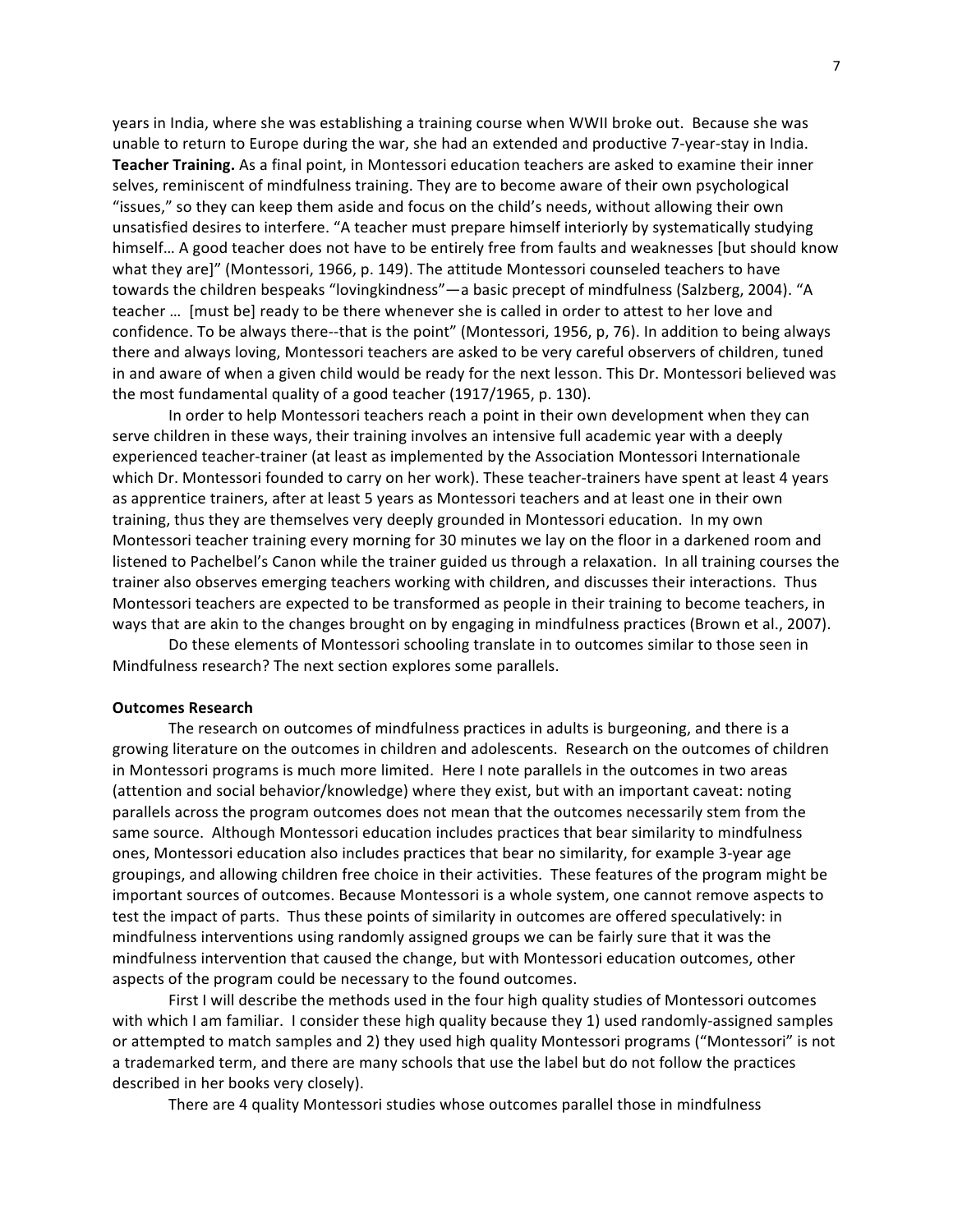intervention research. Two used an experience sampling method with middle school students who were matched with middle school students from conventional schools. One paper focused on the level of engaged interest (Rathunde & Csikszentmihalyi, 2005a) and the other on social relationships and time use in school (Rathunde & Csikszentmihalyi, 2005b). A third study compared children at ages 5 and 12 whose parents had entered them in a random lottery to go to a public city Montessori school when they were 2-3 years of age (Lillard & Else-Quest, 2006). Half of the children had been admitted to the Montessori, and the other half was enrolled at other mostly public schools in the district. Children were tested on a variety of social and cognitive outcomes. A fourth study compared 2- to 6-year-old children in classic Montessori classrooms (those following Dr. Montessori's program very strictly) with children in supplemented Montessori and conventional classrooms (Lillard, submitted). Income, ethnicity, and parent education was the same across classrooms and the conventional schools were ones that Montessori parents most often said they would send their children to were Montessori not available. A range of social and cognitive outcomes was tested.

Attention. Children randomly assigned to Montessori primary classrooms in which they have 3-hour work periods have been shown to have better executive function than children who lost the Montessori lottery and instead went to other schools (Lillard & Else-Quest, 2006). In addition, children in classic Montessori classrooms show significantly greater increases in executive function over the course of the school year than do children in conventional or supplemented classrooms (Lillard, submitted). In addition, Montessori middle school students report feeling significantly "greater affect, potency (i.e., feeling energetic), intrinsic motivation, flow experience, and undivided interest (i.e., the combination of intrinsic motivation and high salience or importance)" (p. 341) while doing schoolwork than do matched students in conventional middle schools (Rathunde & Csikszentmihalyi, 2005a). These findings of improved attention are paralleled in mindfulness research. Even a short term course of meditation training improves attention skills (Jha et al., 2007; Tang, Ma, & Posner, 2007) and three months of training was sufficient to improve performance on a dichotic listening task and show underlying changes to neural networks involved (Lutz et al., 2009). The attentional networks of long-term meditaters (over 44,000 hours) are especially efficient (Brefczynski-Lewis, Lutz, Schaefer, Levinson, & Davidson, 2007). Mindfulness interventions benefit focused attention over and above good control procedures like relaxation training (Jain et al., 2007).

**Social Outcomes.** Mindfulness training programs encourage lovingkindness and empathy (Kabat-Zinn, 1990), which would seem likely to improve relationships. Intervention studies with medical professionals have shown social relationship benefits including increased empathy (Beddoe & Murphy, 2004; Krasner et al., 2009), and therapy with nondistressed couples has been shown to improve relationship quality (Carson, Carson, Gil, & Baucom, 2004). Brown and Ryan (2003) found a relationship between degree of mindfulness and the "relatedness" subscale of eudaimonic well-being. Such findings are also paralleled in Montessori research. For example, Montessori middle school children are more likely than matched controls to claim their schoolmates are also their friends (Rathunde & Csikszentmihalyi, 2005b), and in the random-lottery-based study 12-year-old Montessori students were more likely to report trust in their classmates and to choose the most positive option in social problem solving tests. Montessori 5-year-olds were more likely to engage in positive shared peer play and less likely to engage in ambiguous rough-and-tumble play on the playground, were more likely to choose a more advanced form of moral reasoning in a social problem-solving task, and performed better on theory of mind tasks (Lillard & Else-Quest, 2006). The latter two results also held for children in more classic Montessori classrooms (playground testing was not conducted) (Lillard, submitted).

Thus there are parallels in social and attention-related outcomes for participants in Montessori classrooms and participants in mindfulness practices. Whether the parallel outcomes stem from parallels in activities in the two realms is not known.

# **Summary**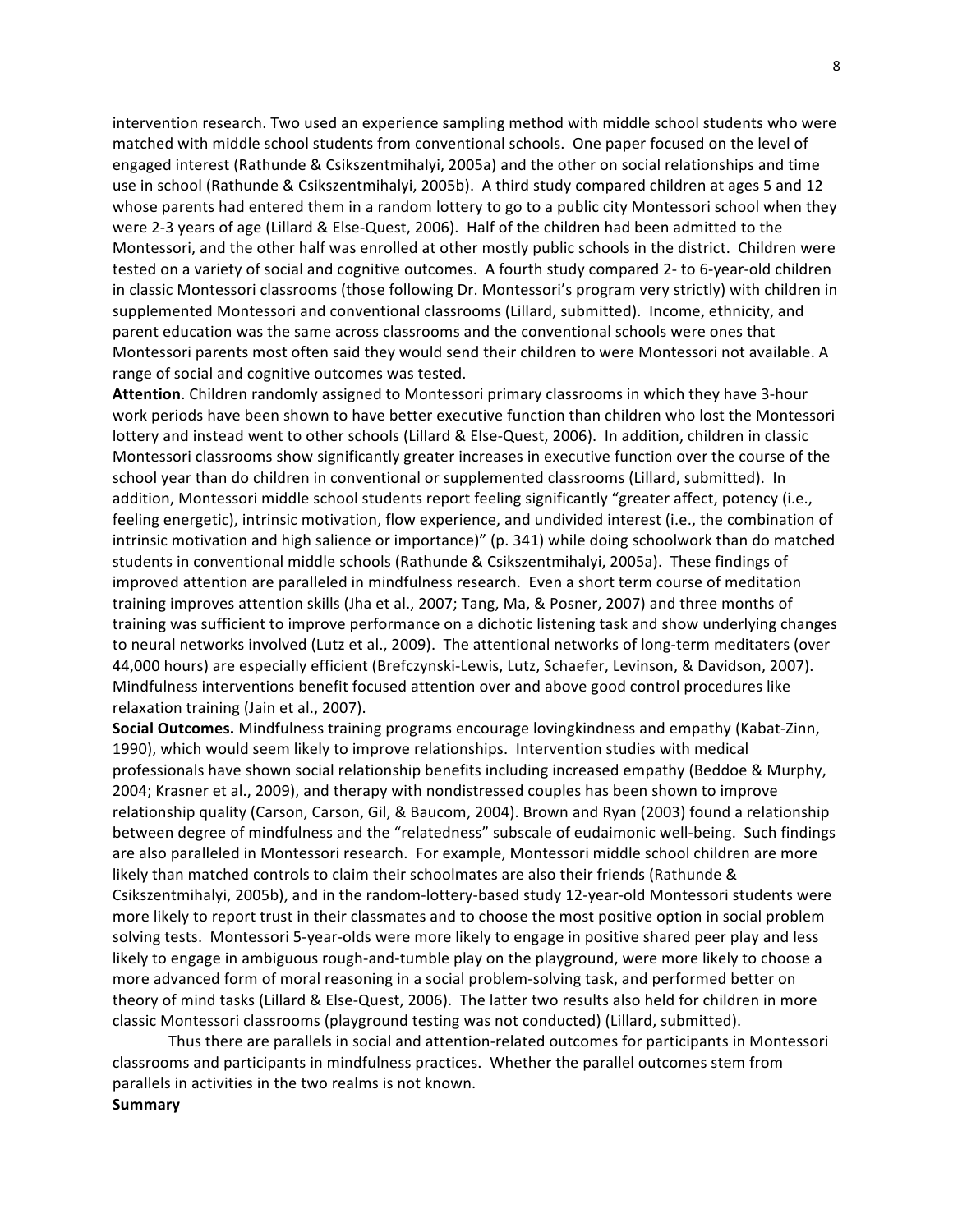Many points of similarity have been discussed here between mindfulness and Montessori education, such that one might even view Montessori education as a form of mindfulness education. In both programs, there is an emphasis on deep concentration as a source of personal development leading to balance and joy, and by extension to healthy relationships with other people and the environment. In both, the close connection between body and mind is respected; Montessori's sensorial exercises are a unique educational format in which this connection is emphasized, but the connection runs throughout the curriculum, as the educational program involves hands-on materials in which the body and mind work together to solve interesting problems. The exercises of Practical Life are also an extension of this, and resonate with the call to chop wood and carry water. The selfgrounding effects of functional activities are recognized in Montessori and mindfulness. Each encourages attention to the body and its every movement, to executing every act with care and precision. Several other points of similarity were also raised: the use of parables, the value of simplicity, and the absence of judgment. An additional point of interest is the mindfulness inherent in Montessori teacher training programs.

Some educators today are interested in how we can incorporate mindfulness practices in education, and Montessori education offers several ideas to consider. Very young children can and will focus attentively on meaningful work that incorporates body and mind. They also will be mindful of their actions when shown how to be so by attentive and loving adults. As education's goals grow beyond having more children circle more right answers on multiple-choice tests, Montessori education might provide some guidance for an alternative route that can nurture wiser and kinder and also knowledgeable human beings—a far more important goal that is perfectly compatible with doing well on those tests.

One of the most striking findings in studies of the impact of school-based mindfulness programs like sitting meditation and yoga concerned the control groups. Namely, on measures relating to psychological health, across the course of the year, while children in mindfulness programs tended to improve, those in control groups clearly declined (Broderick et al., 2010). As Eccles has pointed out, our conventional schools have a poor person-environment fit (Eccles et al., 1993), and mindfulness interventions help ameliorate these ill effects. Incorporating practices from other school programs that are consistent with and might be another form of mindfulness intervention is worth considering for American education.

### **Acknowledgements**

While writing this article the author was supported by a grant from the Brady Education Foundation and National Science Foundation grant 1024293. The ideas in this paper were presented at the Mind and Life Summer Research Institute, June, 2010, Garrison, New York.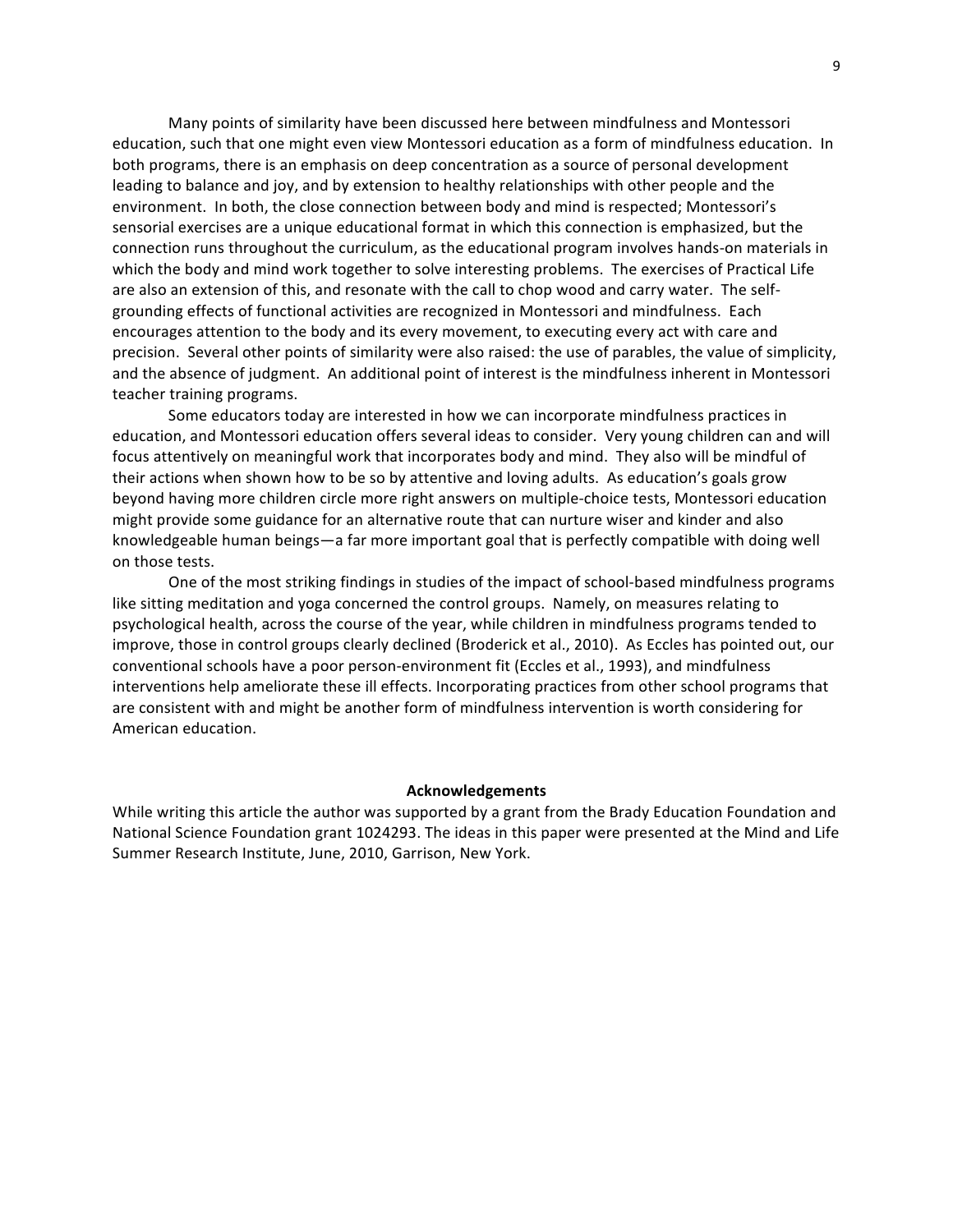# **References**

- Allen, C., & Allen, J. (2009). *Escaping the Endless Adolescence: How We Can Help Our Teenagers Grow Up Before They Grow Old. New York: Random House.*
- Beddoe, A., & Murphy, S. (2004). Does mindfulness decrease stress and foster empathy among nursing students? Journal of Nursing Education, 43(7), 305-312.
- Brefczynski-Lewis, J. A., Lutz, A., Schaefer, H. S., Levinson, D. B., & Davidson, R. J. (2007). Neural correlates of attentional expertise in long-term meditation practitioners. *PNAS Proceedings of* the National Academy of Sciences of the United States of America, 104(27), 11483-11488.
- Britton, W., Bootzin, R., Cousins, J., Hasler, B., Peck, T., & Shapiro, S. (2010). The contribution of mindfulness practice to a multicomponent behavioral sleep intervention following substance abuse treatment in adolescents: A treatment-development study. *Substance Abuse, 31*(2), 86-97.#
- Broderick, T., Khalsa, S. B., Greenberg, M., Reichl, K. S., & Kabat-Zinn, W. (2010). *Developing and* evaluating contemplative practices for children and youth. Paper presented at the Mind and Life Summer Research Institute, Garrison, NY.
- Brown, K., & Ryan, R. (2003). The benefits of being present: Mindfulness and its role in psychological well-being. Journal of Personality and Social Psychology, 84(4), 822-848.
- Brown, K., Ryan, R., & Creswell, J. (2007). Mindfulness: Theoretical foundations and evidence for its salutary effects. *Psychological Inquiry, 18*(4), 211-237.
- Bruner, J. (1990). *Acts of meaning*. Cambridge, MA: Harvard University Press.
- Burke, C. (2010). Mindfulness-based approaches with children and adolescents: A preliminary review of current research in an emergent field. *Journal of Child and Family Studies, 19*(2), 133-144.
- Carson, J., Carson, K., Gil, K., & Baucom, D. (2004). Mindfulness-based relationship enhancement\*. *Behavior Therapy, 35*(3), 471-494.
- Chien, N., Howes, C., Burchinal, M., Pianta, R., Ritchie, S., Bryant, D., . . . Barbarin, O. (2010). Children's Classroom Engagement and School Readiness Gains in Pre-Kindergarten. *Child Development,* 81(5), 1534-1549.
- Diamond, A., & Amso, D. (2008). Contributions of neuroscience to our understanding of cognitive development. *Current directions in psychological science, 17*(2), 136-141.
- Diamond, A., Barnett, W. S., Thomas, J., & Munro, S. (2007). Preschool program improves cognitive control. *Science, 318*, 1387-1388.
- Dohrmann, K. R., Nishida, T. K., Gartner, A., Lipsky, D. K., & Grimm, K. J. (2007). High school outcomes for students in a public Montessori program. *Journal of Research in Childhood Education, 22*(2), 205-217.
- Eccles, J. S., Midgley, C., Wigfield, A., Buchanan, C. M., Reuman, D., Flanagan, C., & Iver, D. M. (1993). Development during adolescence: The impact of stage-environment fit on young adolescents' experiences in schools and in families. American Psychologist, 48(2), 90-101.
- Glenberg, A. (1999). Why mental models must be embodied. In G. Rickheit & C. Habel (Eds.), *Mental Models in discourse processing and reasoning* (pp. 77 - 90). Amsterdam: Elsevier.
- Greenwood, C. R., Delquadri, J. C., & Hall, R. V. (1989). Longitudinal effects of classwide peer tutoring. Journal of Educational Psychology, 81(3), 371-383.
- Hamre, B. K., & Pianta, R. C. (2007). Learning opportunities in preschool and early elementary classrooms. In R. C. Pianta, M. J. Cox & K. L. Snow (Eds.), *School readiness and the transition to kindergarten* (pp. 49-84). Baltimore: Paul H. Brookes.
- Hanh, T. (1999). *The miracle of mindfulness*. Boston: Beacon Press.
- Hanh, T. (2001/2009). *You are here: The power of the present moment* (S. C. Kohn, Trans.). Boston: Shambhala.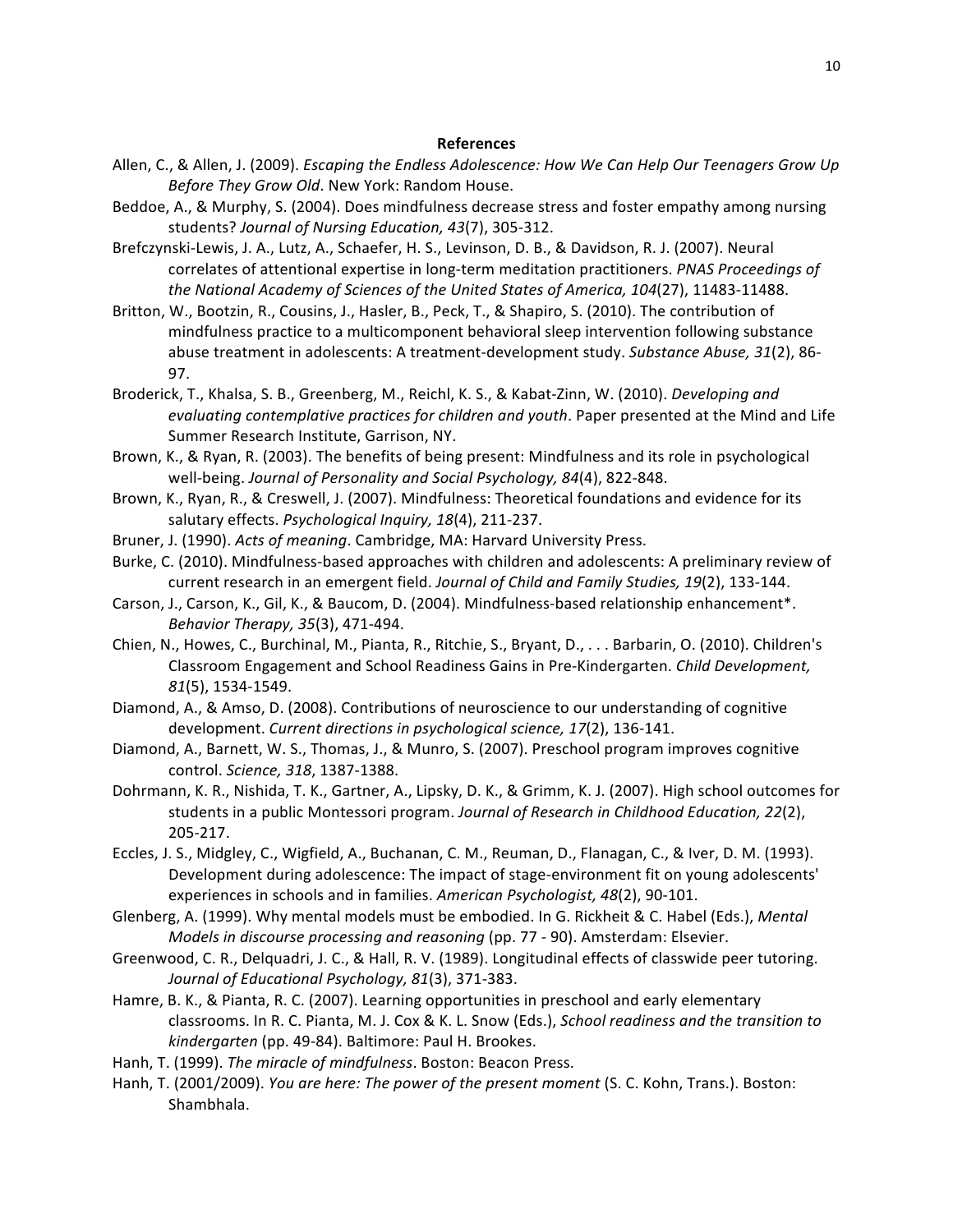- Hiebert, J., & Wearne, D. (1993). Instructional tasks, classroom discourse, and students' learning in second-grade arithmetic. American Educational Research Journal, 30(2), 393-425.
- Jain, S., Shapiro, S. L., Swanick, S., Roesch, S. C., Mills, P. J., Bell, I., & Schwartz, G. E. R. (2007). A Randomized Controlled Trial of Mindfulness Meditation Versus Relaxation Training: Effects on Distress, Positive States of Mind, Rumination, and Distraction. Annals of Behavioral Medicine, *33*(1), 11-21.
- Jha, A. P., Krompinger, J., & Baime, M. J. (2007). Mindfulness training modifies subsystems of attention. Cognitive, Affective & Behavioral Neuroscience, 7(2), 109-119.
- Kabat-Zinn, J. (1990). *Full catastrophe living*. New York: Delta.
- Kabat-Zinn, J. (1994). *Wherever you go, there you are: Mindfulness meditation in everyday life*: Hyperion Books.
- Killingsworth, M. A., & Gilbert, D. T. (2010). A wandering mind is an unhappy mind. *Science, 330*, 932.
- Krasner, M., Epstein, R., Beckman, H., Suchman, A., Chapman, B., Mooney, C., & Quill, T. (2009). Association of an educational program in mindful communication with burnout, empathy, and attitudes among primary care physicians. *JAMA, 302*(12), 1284.
- Lewis, C. C. (1995). *Educating hearts and minds*. New York: Cambridge University Press.
- Lillard, A. S. (2005). *Montessori: The science behind the genius*. New York: Oxford University Press.
- Lillard, A. S. (submitted). *Academic Year Change in Classic vs Supplemented Montessori vs Conventional Preschool Programs*. University of Virginia.
- Lillard, A. S., & Else-Quest, N. (2006). THE EARLY YEARS: Evaluating Montessori Education. *Science, 313*, 1893-1894.
- Lutz, A., Slagter, H., Rawlings, N., Francis, A., Greischar, L., & Davidson, R. (2009). Mental training enhances attentional stability: neural and behavioral evidence. *Journal of Neuroscience*, 29(42), 13418-13427.
- Mendelson, T., Greenberg, M., Dariotis, J., Gould, L., Rhoades, B., & Leaf, P. (2010). Feasibility and Preliminary Outcomes of a School-Based Mindfulness Intervention for Urban Youth. *Journal of* Abnormal Child Psychology, 1-10.
- Montessori, M. (1912/1965). The Montessori method. New York: Schocken.
- Montessori, M. (1917/1965). *Spontaneous activity in education: The advanced Montessori method* (F. Simmonds, Trans.). New York: Schocken.
- Montessori, M. (1932/1992). *Education and Peace*. Oxford: Clio Press.
- Montessori, M. (1948/1976). *From childhood to adolescence*. New York: Schocken.
- Montessori, M. (1956). *The child in the family* (N. R. Cirillo, Trans.). New York: Avon.
- Montessori, M. (1966). *The secret of childhood* (M. J. Costello, Trans.). New York: Ballantine.
- Montessori, M. (1967). *The absorbent mind* (C. A. Claremont, Trans.). New York: Henry Holt.
- Montessori, M. (1989a). *The child, society, and the world: Unpublished speeches and writings* (Vol. 7). Oxford: Clio.
- Montessori, M. (1989b). *Creative development in the child I* (R. R, Trans.). Madras, India: Kalakshetra Press.
- NICHD NECCR (2002). The Relation of Global First-Grade Classroom Environment to Structural Classroom Features and Teacher and Student Behaviors. The Elementary School Journal, 102(5), 367-387.
- Niedenthal, P. M., Barsalou, L. W., Winkielman, P., Krauth-Gruber, S., & Ric, F. (2005). Embodiment in Attitudes, Social Perception, and Emotion. *Personality and Social Psychology Review, 9*(3), 184-211.#
- Pellegrini, A., & Smith, P. (1993). School recess: Implications for education and development. *Review of educational research, 63(1), 51.*
- Posner, M. I., & Rothbart, M. K. (2007). *Educating the human brain*. Washington DC: American Psychological Association.